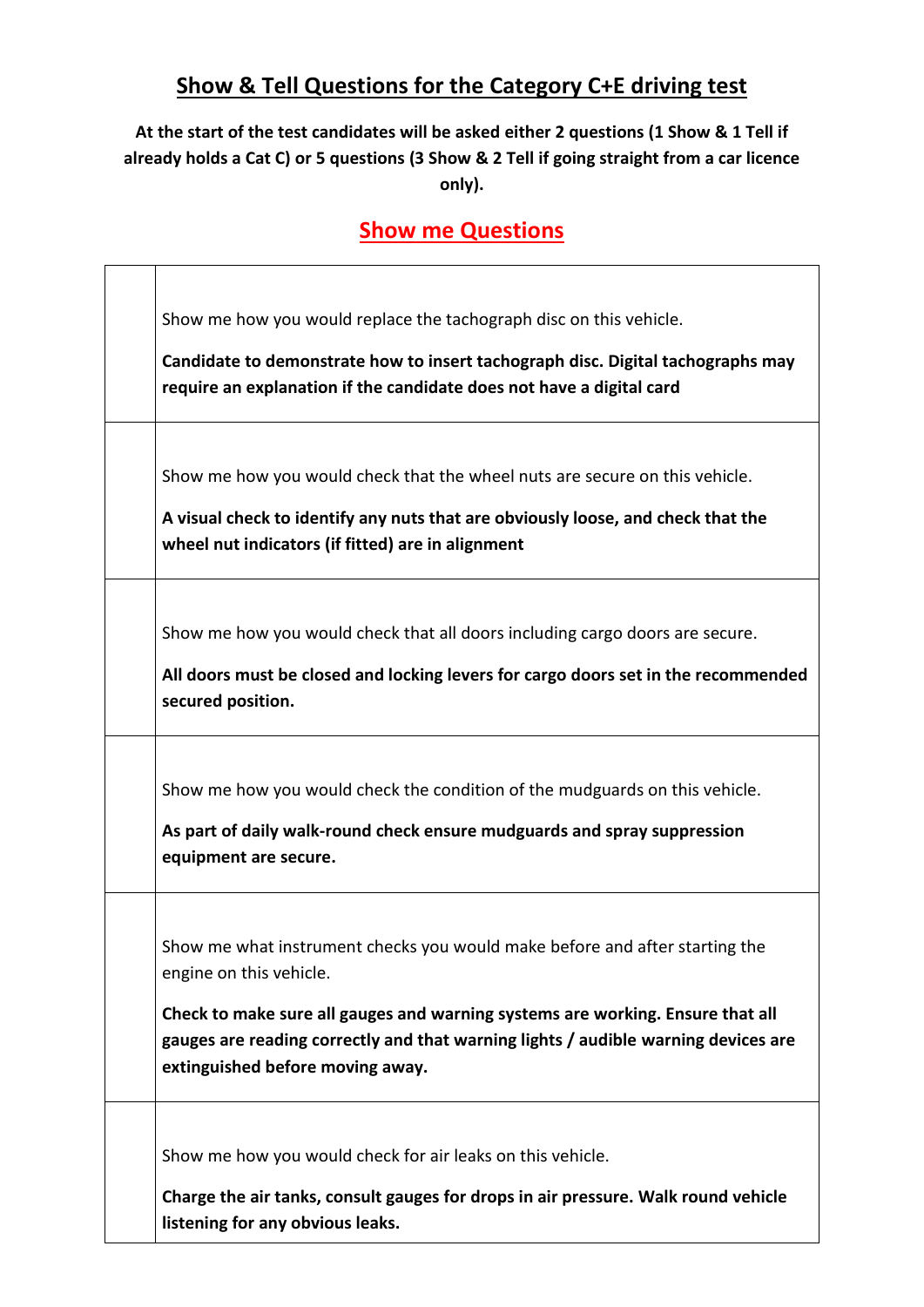| Show me how you would clean the windscreen using the windscreen washer and<br>wipers.<br>Operate control to wash and wipe windscreen (turn ignition on if necessary).                                                                                    |
|----------------------------------------------------------------------------------------------------------------------------------------------------------------------------------------------------------------------------------------------------------|
| Show me how you would set the windscreen demister to clear the windows<br>effectively.<br>Set all relevant controls including; fan, temperature, air direction / source and<br>heated screen to clear windscreen and windows. Engine does not have to be |
| started for this demonstration                                                                                                                                                                                                                           |
| Show me how you would switch on the rear fog light(s) and explain when you would<br>use it/them. (No need to exit vehicle)                                                                                                                               |
| Operate switch (turn on ignition and dipped headlights if necessary). Check warning<br>light is on. Explain use.                                                                                                                                         |
| Show me how you switch your headlight from dipped to main beam. (No need to exit<br>vehicle)                                                                                                                                                             |
| Operate switch (with ignition or engine on if necessary), check with main beam<br>warning light.                                                                                                                                                         |
| Show me how you would check that the brake lights are working on this vehicle. (I<br>can assist you, if you need to switch the ignition on, please don't start the engine)                                                                               |
| Operate brake pedal, make use of reflections in windows, garage doors, etc or ask<br>someone to help.                                                                                                                                                    |

٦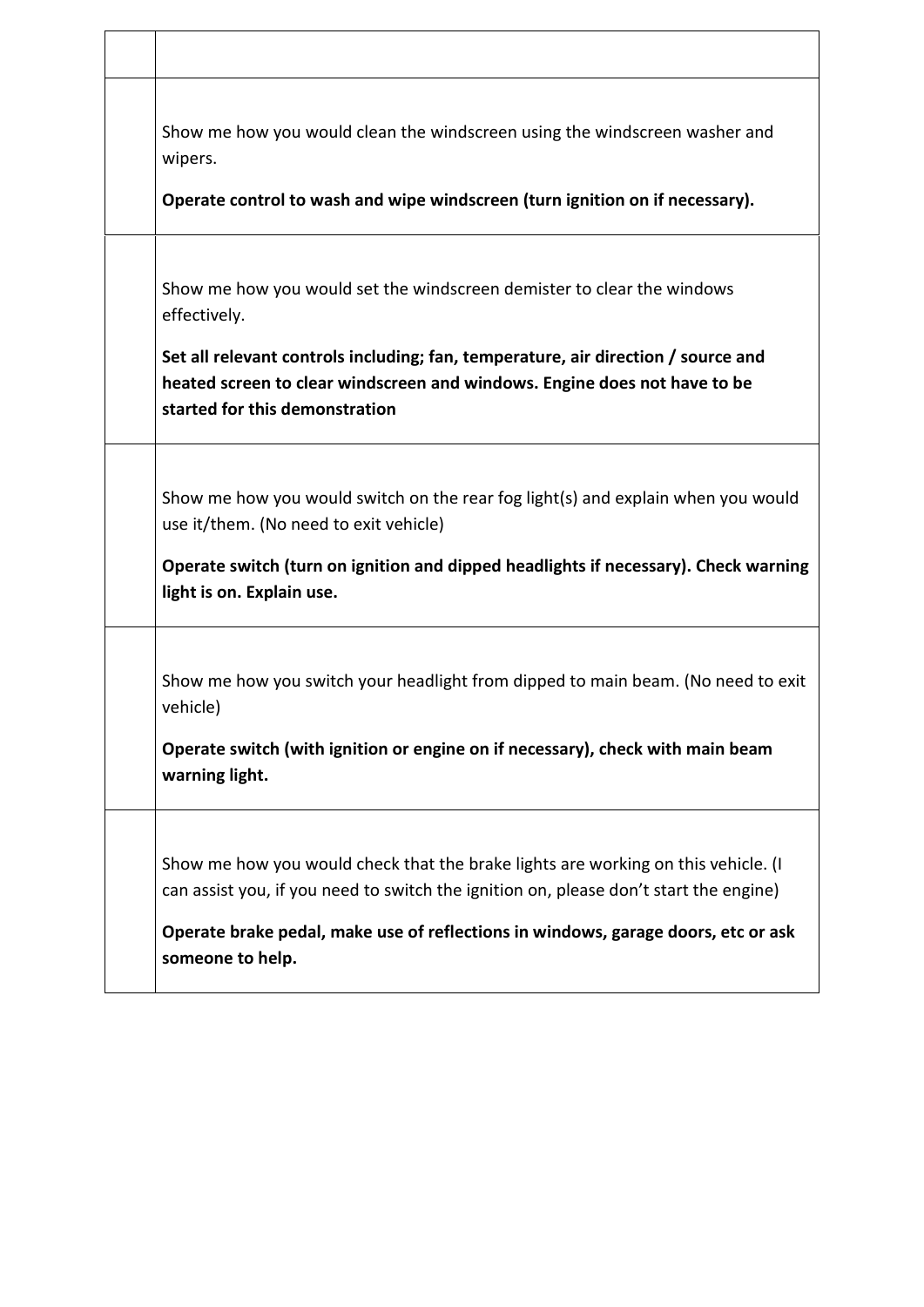## **Tell me Questions**

| Tell me how you would check the condition of the body is safe on this vehicle.                                                           |
|------------------------------------------------------------------------------------------------------------------------------------------|
| As part of a daily walk-round check, ensure the body is fully roadworthy and there                                                       |
| are no significant defects. No loose panels or items, which could endanger other                                                         |
| road users. All inspection panels must be secure.                                                                                        |
| Tell me how you would operate the loading mechanism on this vehicle (Vehicle                                                             |
| specific. eg Tail Lift).                                                                                                                 |
| Candidates should be able to explain briefly the correct operation and safe working                                                      |
| practice of specific machinery fitted to the vehicle, eg tail lift, kneeling bus                                                         |
| Tell me how you would check the condition of the windscreen wipers on this vehicle.                                                      |
| Windscreen wipers must operate. Blades should be in good condition.                                                                      |
| Tell me how you would check the condition of the reflectors on this vehicle.                                                             |
| Ensure that all reflectors are fitted, clean, and functional (not cracked or broken)                                                     |
| Tell me how you would check the condition of the suspension on this vehicle.                                                             |
| As part of a daily walk-round check, suspension should be checked for any obvious<br>signs of deterioration or damage.                   |
| Tell me the main safety factors involved in loading this vehicle.                                                                        |
| The load should be evenly distributed throughout the length of the vehicle so as not                                                     |
| to affect control while the vehicle is being driven. Any load must be carried so that it                                                 |
| does not endanger other road users. It must be securely stowed within the size and                                                       |
| weight limits for the vehicle. The load needs to be secure so that it cannot move or<br>fall from the vehicle when cornering or braking. |
|                                                                                                                                          |